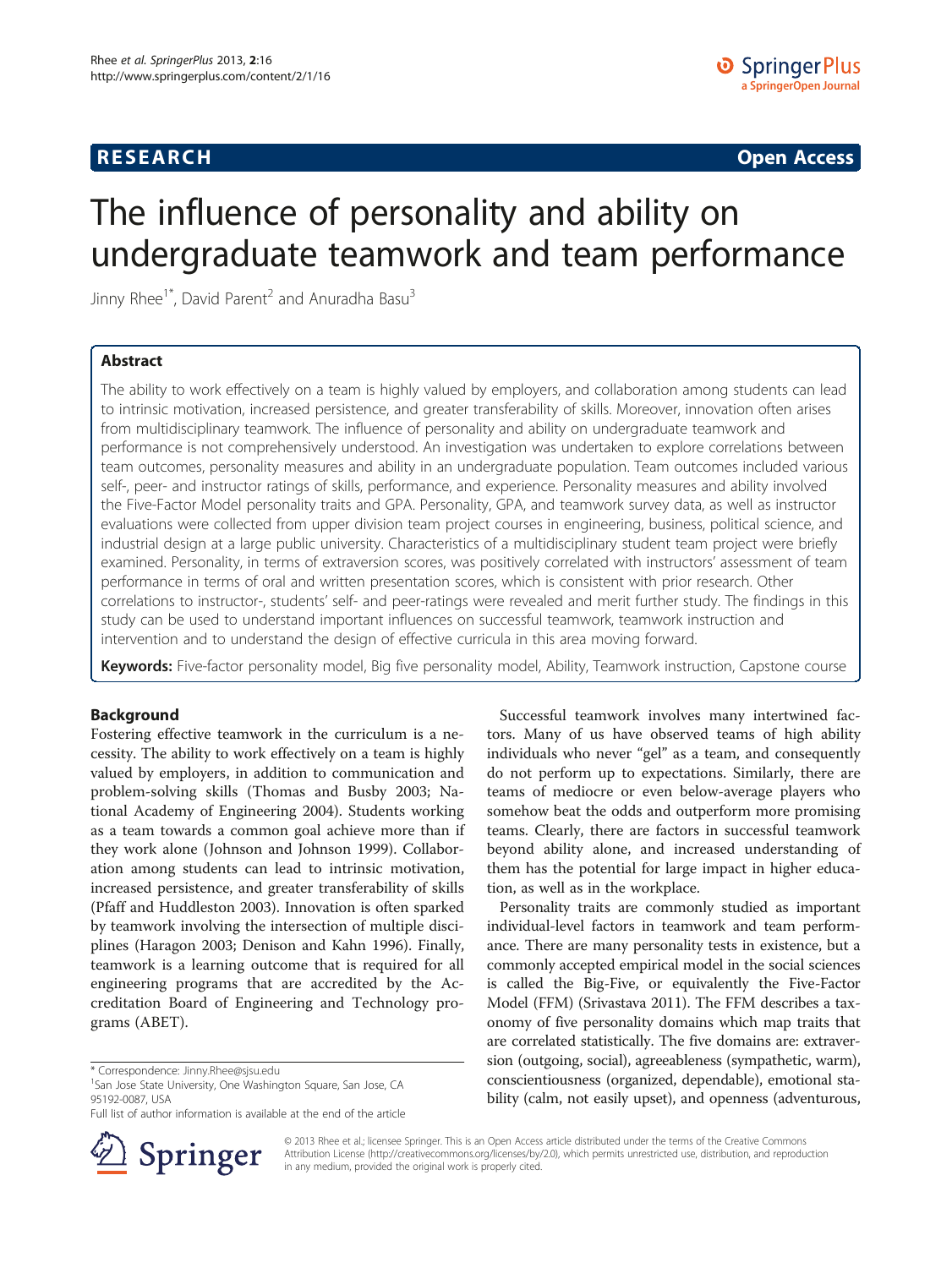creative). The FFM is based upon extensive, systematic, and rigorous empirical work, and is considered more viable as a model of personality than the well-known Myers-Briggs personality (McCrae and John [1992\)](#page-13-0).

Team composition is commonly studied as an important group-level factor. Team composition can vary in gender, race, education, and functional background, in addition to measures of ability and personality.

Prior work has found correlations between individual personality and performance on a team. Neumann and Wright found that agreeableness and emotional stability predicted peer evaluations beyond skills and ability in a study of human resources teams (Neuman and Wright [1999](#page-13-0)). In all fields, the degree of conscientiousness can be used to predict individual performance. Agreeableness was highly correlated to working successfully on teams. Extraversion and emotional stability positively influenced how a person felt about a work role (Ozer and Benet-Martinez [2006\)](#page-13-0).

The personality composition of a team has been widely studied in a variety of disciplines and settings as predictors of team outcomes. A comprehensive compilation of group FFM clusters on engineering design team performance in the literature is presented in Ogot and Okudan [\(2006](#page-13-0)). Schilpzand et al. ([2011\)](#page-13-0) found that graduate engineering and business student teams diverse in openness exhibited more creativity on their innovation management class project, as measured by existing creativity scales (Tierney and Farmer [2002](#page-13-0)) and peer review. The hypothesis was that individuals high in openness promoted divergence and ideation while those low in openness promoted convergence and idea selection, both of which are necessary for team creativity. Mohammed and Angell ([2003](#page-13-0)) found in a study of business student teams, that higher variability on agreeableness and emotional stability resulted in lower oral presentation scores, whereas higher variability on extraversion resulted in higher oral presentation scores. Neumann and Wright (Neuman and Wright [1999\)](#page-13-0) found that average measures of agreeableness and emotional stability at the team level also predicted supervisors' ratings of team performance, accuracy, and work performed in their study of human resource teams, in addition to peer evaluations in the same study. In a study of manufacturing teams, the average extraversion and average conscientiousness of teams were both correlated with higher ratings from the supervisor for team performance (Barrick et al. [1998\)](#page-12-0). Peeters et al. (Peeters et al. [2006a\)](#page-13-0) found that an individual's satisfaction with the team goes down if everyone on the team is extraverted, but these results seemed to be contradicted by another study published later by the same authors (Peeters et al. [2006b\)](#page-13-0). Shen et al. ([2007](#page-13-0)) found that there are some personality types that are better at the dual roles of engineering and design, but that a team

should not be formed with more than one strong leadership type personality. It was also suggested that when forming teams to not let the students select their own teams, because it reduces the diversity required to have a successful team.

Some studies (Homan et al [2008](#page-13-0); Van Dick et al [2008](#page-13-0); Kearney et al. [2009](#page-13-0); Roberge and van Dick [2010\)](#page-13-0) found that diversity in a team does not always increase a team's performance, and as a result, diversity has to be managed carefully when selecting team members for a project. Peeters et al. (Peeters et al. [2006a](#page-13-0)) also discovered that team members who rated themselves highly in conscientiousness felt dissatisfied with the team's performance if the team had a high variance in conscientiousness. Team members, who were at a low level of conscientiousness, were not affected by those team members who were more conscientious (Peeters et al. [2006a](#page-13-0)). The negativity generated by one person can also disrupt the performance of the entire team (Felps et al [2006](#page-12-0)), regardless of the level of agreeableness of the other team members (Barrick et al. [1998](#page-12-0)). Along the same lines, a dysfunctional team, with one or more members whose actions disturb the team, can result in members performing at a lower level than individuals working alone (Hsiung [2010\)](#page-13-0).

Interventions to improve teamwork and team performance based on personality considerations have been undertaken and studied in the prior literature. Kapp ([2009\)](#page-13-0) described the introduction of a team-building workshop into a senior capstone course in occupational safety and its subsequent beneficial effect in establishing collaborative environments conducive to learning. The workshop illuminated personality differences within the team, in addition to preferred work styles, expectations, and solutions for working together. Hutto et al. ([2011](#page-13-0)) formed teams using Fisher personality types (i.e. explorer, builder, negotiator, director) in a marketing class and found that it resulted in less conflict and more satisfaction with the experience than in self-selected teams. Cunningham ([2000\)](#page-12-0) presented a case study on the use of personality type in self reported success in managing an engineering undergraduate research group. Other case studies involving first time freshman engineering students reported the use of personality tests when communicating with other students (Whitman and Missingham [2009](#page-13-0); Ogot and Okudan [2006](#page-13-0)).

Ability within a group cannot be ignored when analyzing team performance. Steiner's task typologies are commonly used to link measures of ability to team performance. The four typologies and hypothesized links to group ability are as follows: (1) additive tasks, where team performance is the sum of individual performance of team members, hypothesized to correlate to measures of mean ability of the group; (2) compensatory tasks, where team performance is proportional to the average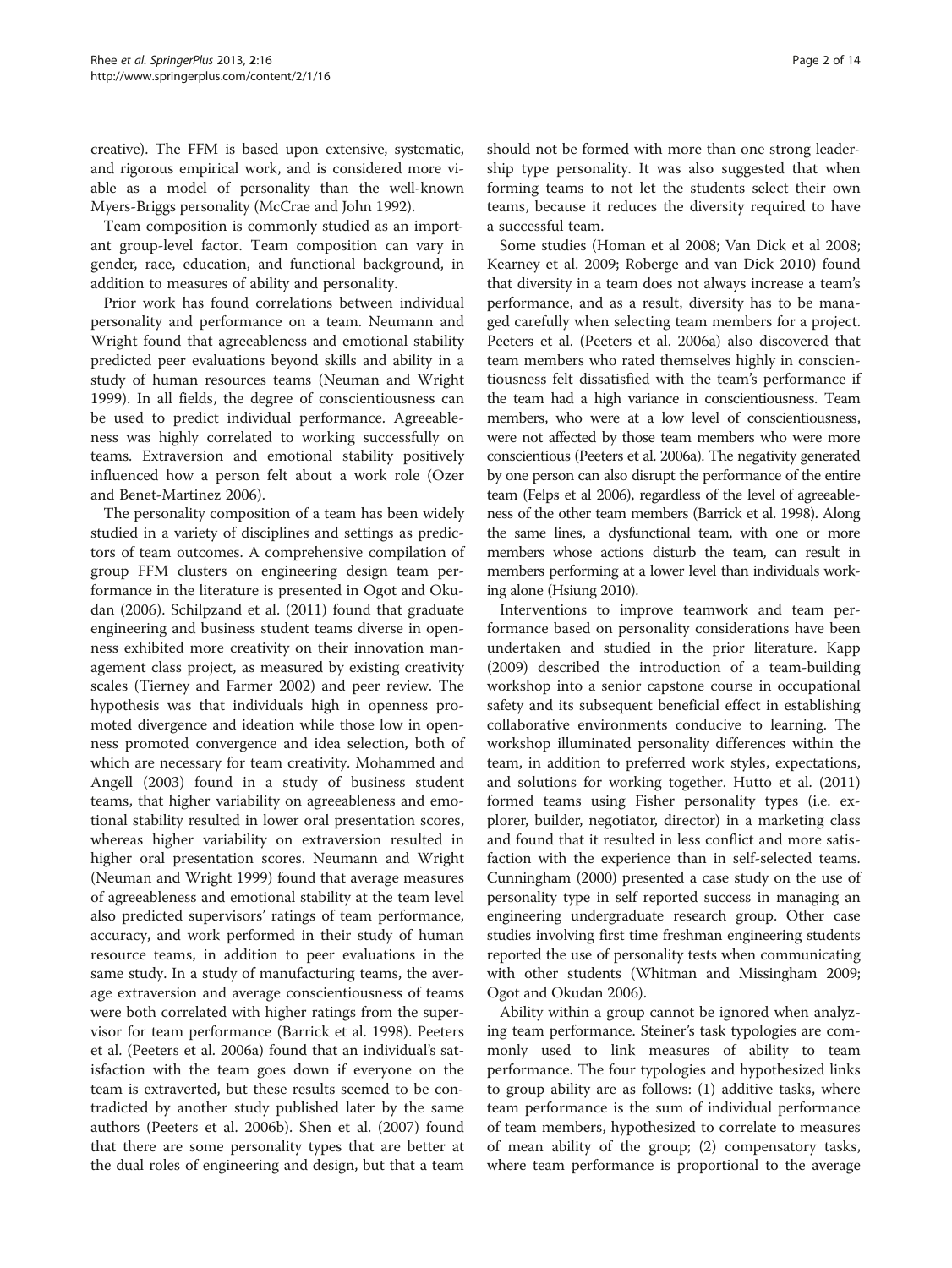of the individual contributions, also hypothesized to correlate to average group ability; (3) conjunctive tasks, where all team members must perform at some minimal level for successful team performance, hypothesized to correlate to the minimum ability member of the team; and (4) disjunctive tasks, where team performance is judged by best performance from any of the team members, hypothesized to correlate to the highest ability member of the team (Steiner [1972\)](#page-13-0).

There are many studies in the literature testing these hypotheses. Day et al. ([2004\)](#page-12-0) argued that mean cognitive ability should predict all four types of tasks and finds some support for his hypothesis in a study of undergraduate psychology students, although mean, maximum, and minimum ability were all correlated. Mohammed and Angell [\(2003\)](#page-13-0) found in their study of business students that higher mean cognitive ability of groups correlated with higher written report scores. Nihalani et al. [\(2010](#page-13-0)) found that although class attendance and individual academic performance were positively correlated to group academic performance, groups with a superstar, or a group member with exceptionally higher performing member compared to the rest of the group, tended to score lower on group-level tasks. Their study was performed with teams comprised of psychology and statistics students. In a study of teams working in a manufacturing facility with tasks described as conjunctive, variability in cognitive ability within a team was positively correlated to both new ideas generated and team performance.

## Objectives and methodology

The overarching objective of the current study is to examine the influences of personality and ability on teamwork and team performance in the context of our multidisciplinary student population and culminating capstone projects in engineering and other disciplines. Personality and ability seem to be very important contributors to group dynamics, attitudes, and consequently performance, and worthy of targeted study in the current population. Increased understanding of these influences can be applied to designing and implementing more effective assignments and instruction in teamwork and team skills. Furthermore, this work, along with prior related literature, is another step towards understanding the pedagogy behind effective, wide-scale, multidisciplinary teambased instruction at all types of institutions, which is one of the eventual goals of this line of inquiry.

A distinction is often made between teams and groups in the literature. In this paper, we use both terms interchangeably to refer to tasks performed collectively by more than one person. The specific research questions addressed in this paper are the following:

Question 1: How is group teamwork influenced by personality and/or ability?

Question 2: How is individual performance on a team influenced by personality and/or ability?

Data was collected from five courses at a large public university. The courses were: mechanical engineering senior project, electrical engineering senior project, industrial design senior project, green entrepreneurship, and public policy. There were between 16 and 35 students in each course for a total of 121 undergraduate students, spanning four colleges at the university. Each course assigned a substantial group project comprising a large percentage of the overall course grade. The green entrepreneurship and public policy courses were one semester courses. The three senior project courses were two semester sequences; only data from the first semester is reported from these classes to maintain consistency with the other two courses. In all five courses examined, the scope of the group project assigned included research, analysis, and a proposal of a solution or action plan addressing a contemporary issue. These five particular disciplinary areas were chosen in this particular study because of their relevance to sustainable energy, a common theme in large culminating-type projects at our institution; we did happen to have one multidisciplinary project during the time period of this study involving subteams from all five participating courses. Nevertheless, this methodology can be applied to any collection of disciplines that might weigh in on other project themes. This study seeks to discover and understand trends that exist across disciplinary boundaries. It does not, therefore, investigate differences between the teams that were involved in the multidisciplinary project and those that were not.

The data collected for this study includes responses to online student surveys, and artifacts of student ability and achievement. At the start of the semester, a ten-item personality test developed by Gosling (Gosling et al. [2003](#page-12-0)) was administered to all 121 students in all five participating courses. This instrument was reported to have a high degree of correlation with other instruments with significantly more items. At the end of the semester, a teamwork survey covering self and peer assessment was administered to all students in the participating courses. The teamwork survey used, shown in Additional file [1,](#page-12-0) generally rates engagement, leadership, and cooperation of team members, and was developed and tested by Van Duzer and McMartin ([2000](#page-13-0)). Group scores on written reports and oral presentations were collected, where applicable. Student identification numbers were obtained, and students' GPA, gender, major, and year in school were available to the study. Informed consent and confidentiality of the participants were implemented for this study, in compliance with the Institutional Review Board (IRB) at our institution. Statistical analysis was performed with IBM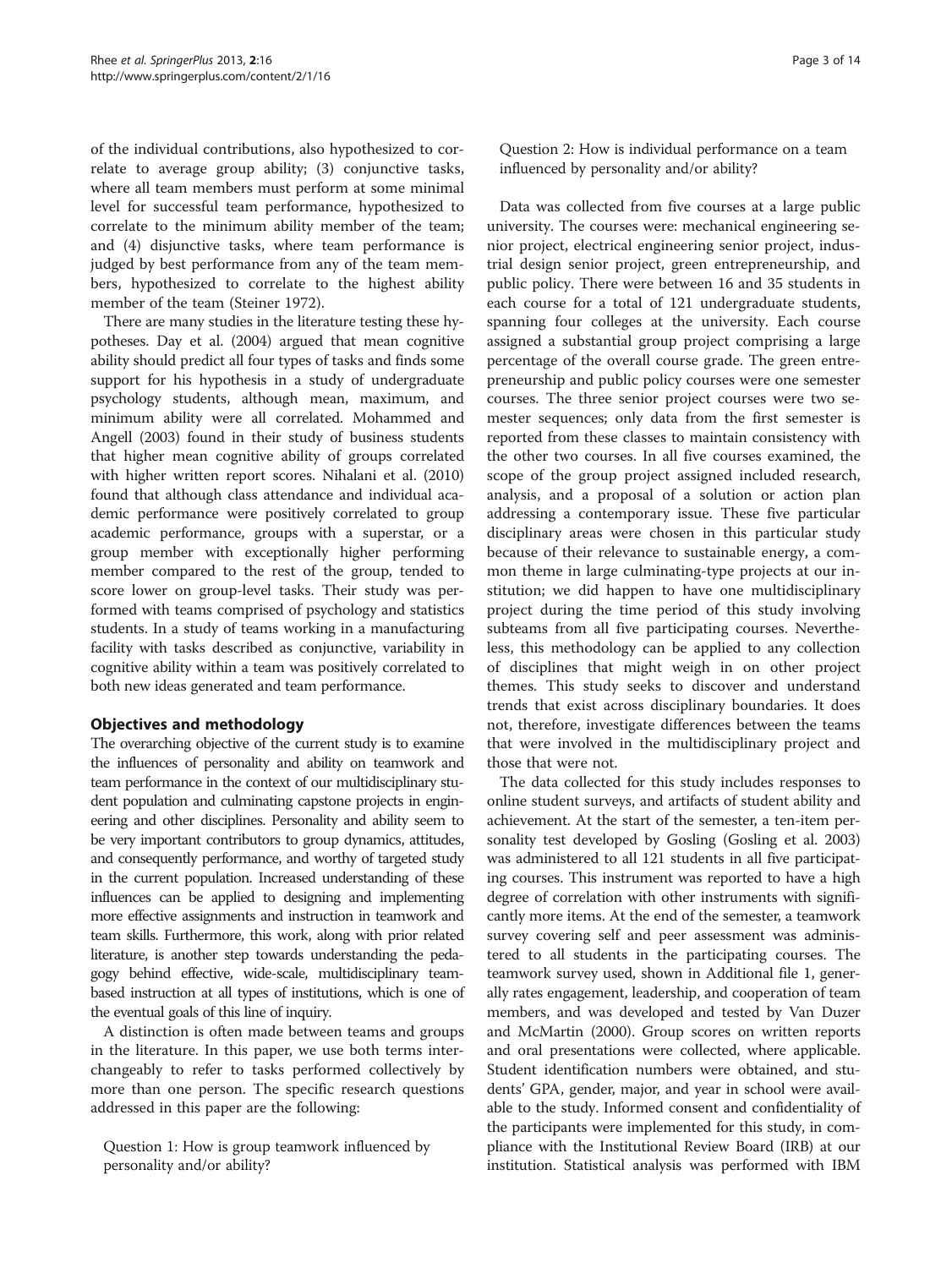SPSS Statistics, Version 19. A standard t-test was used to judge if there were significant differences between the means from two groups. A one-way ANOVA procedure in conjunction with post-hoc tests were used to determine if there were any significant differences in means between more than two groups. Pearson's correlation coefficient was computed to evaluate the strength of associations between dependent and independent variables. The probability-value, i.e. p-value, was used to judge statistical significance, with a p-value  $< 0.05$  judged to be significantly small to rule out the null hypothesis (unless otherwise specified), as is conventionally interpreted.

Dependent variables describing team outputs included self-, peer-, and instructor-assessment of team skills, team performance and individual contributions. Team skills were quantified by students' responses to survey questions. Team performance was quantified by students' responses to survey questions and instructors' scores on class deliverables. Individual contributions to the team were quantified using responses to the teamwork survey, both by the students themselves, as well as their teammates.

Independent variables affecting team outputs are often grouped into three categories: (1) individual-level factors, such as team member attributes, (2) group-level factors, such as team composition, and (3) environmental-level factors, such as task characteristics (Barrick et al. [1998\)](#page-12-0). In this study, independent variables included both individuallevel and group-level characteristics described by FFM personality traits and ability. Ability was characterized by GPA in this study. Individual-level characteristics were the FFM personality scores and GPA for a given student. Grouplevel characteristics included the mean, maximum, minimum, and the difference between max and min for all FFM personality traits and GPA, for a given group. Environmental-level factors are not systematically examined in this study.

## Characteristics of students

Characteristics of the students in the participating courses were reported in a previous study (Rhee et al. [2010](#page-13-0)) and are simply restated here as background information. The previous study focused on differences between a multidisciplinary project and disciplinary ones; the current study focuses on teamwork and team outcomes in particular. The student population was largely male-dominated as is typical in the participating disciplines, with the percentage male students in a class varying from 71% - 96%. The exception was the public policy class, which was 38% male. The engineering and industrial design courses are required of all seniors in their programs; hence we can infer that the percentages for these courses are fairly representative of those graduating in the discipline. The influence of gender bias in

collaborative projects is outside the scope of this paper, and is simply noted for now.

The average GPAs of the courses participating in the study are listed in Table 1. They ranged from 2.56 to 3.12 with standard deviations ranging from 0.41 to 0.61. A series of post hoc tests revealed that the 0.56 difference in average GPA between the mechanical engineering senior project class and the green entrepreneurship class was statistically significant, with a p-value of 0.008. Otherwise, none of the other differences are statistically significant within the p-value threshold of 0.05.

The average scores for each of the FFM personality attributes are shown in Table [2](#page-4-0) for each of the five participating classes. The scale ranges from 1 to 7, with 7 indicating the maximum score for an attribute. In general, the differences reported between the disciplines are not statistically significant. Although it appears that that the business students are more extraverted than the rest of the group, and that industrial design students are more open to new experiences, a series of post hoc tests revealed that the differences in extraversion and openness have more than a 5% probability of the null hypothesis, indicating that they could be attributable to chance variations alone.

Student teams were identified in the five participating courses, and their average team personality attributes and GPA were computed. The teams were largely selfselected, except in a few instances where the interest in a particular project exceeded demand, in which cases there was some selection required by the instructor. In Figures [1\(a\)](#page-6-0) through [1\(e\)](#page-6-0), the team average personality attributes are graphed, and the maximum and minimum values in the group are indicated with error bars. The variability from group to group was quite large, and can be seen graphically in these figures. Teams with only one respondent were eliminated from the figures due to insufficient data.

The average GPA in each group is shown in Figure [2](#page-6-0), again with the maximum and minimum values indicated with error bars. GPA is a measure of ability, and needs to be considered in the interpretation of the results. Generally speaking, the average GPAs of the groups are above 2.0, which is the minimum requirement for good standing in the undergraduate program. (There are, however, two groups with at least one member not in

Table 1 Average GPA of courses participating in study

|                                       | N  | Average GPA | Std Dev. |
|---------------------------------------|----|-------------|----------|
| Mechanical engineering senior project | 24 | 3.12        | 0.41     |
| Electrical engineering senior project | 25 | 2.79        | 0.43     |
| Industrial design senior project      | 17 | 297         | 0.44     |
| Green entrepreneurship                | 16 | 256         | 0.61     |
| Public policy                         | 26 | 292         | 0.61     |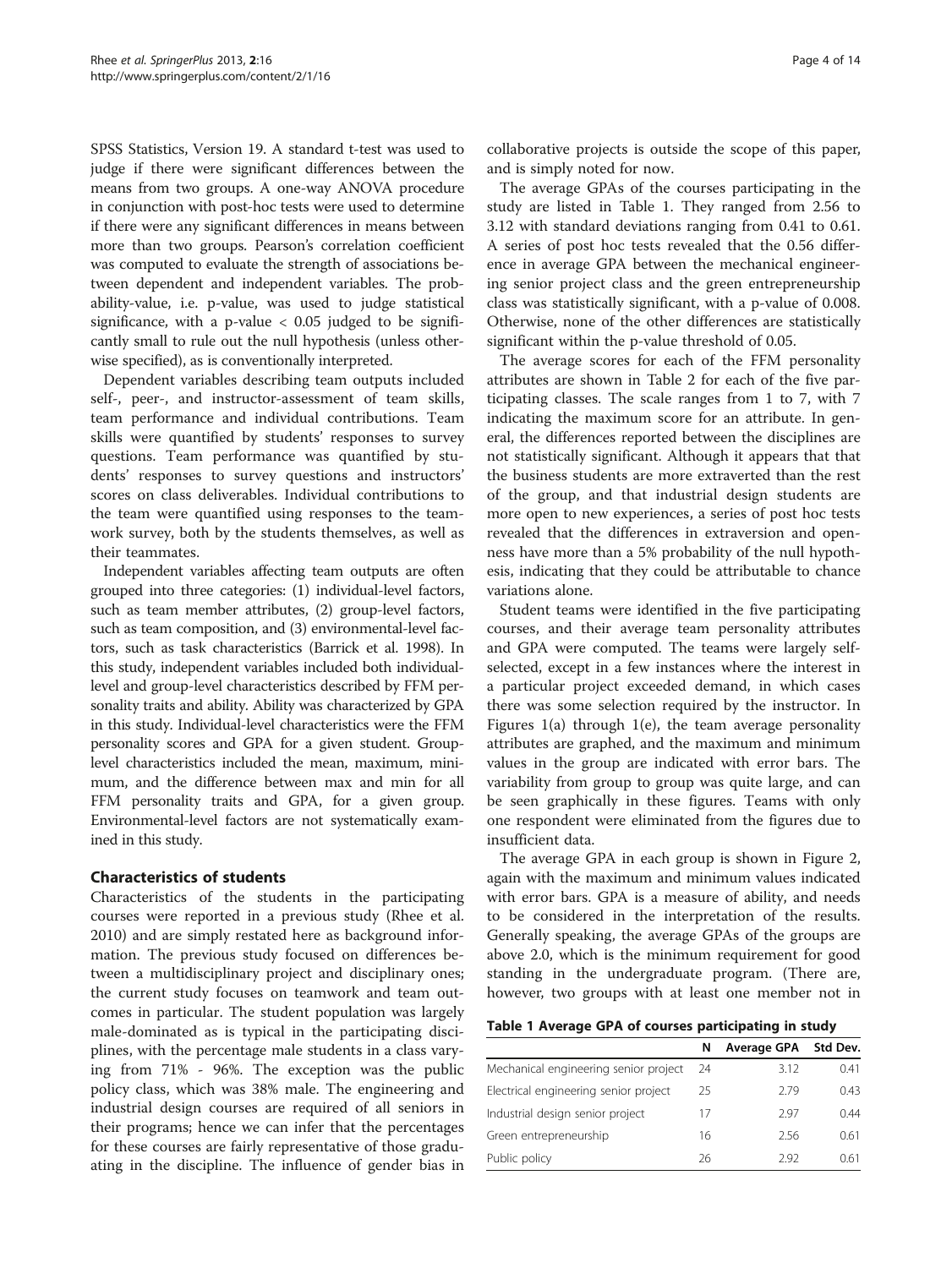|                                       | N   | <b>Extraversio</b> | Agreeable | Conscienc | <b>Emotional</b> | <b>Openness</b> |
|---------------------------------------|-----|--------------------|-----------|-----------|------------------|-----------------|
| Mechanical engineering senior project | 27  | 4.46               | 4.85      | 5.74      | 5.48             | 5.52            |
| Electrical engineering senior project | 26  | 4.21               | 5.12      | 5.87      | 5.19             | 5.48            |
| Industrial design senior project      | 20  | 4.33               | 5.13      | 5.28      | 5.53             | 6.18            |
| Green entrepreneurship                | 16  | 5.09               | 4.94      | 5.53      | 5.78             | 5.78            |
| Public policy                         | 32  | 4.63               | 4.52      | 5.67      | 5.12             | 5.55            |
| Total                                 | 121 | 4.51               | 4.88      | 5.64      | 5.37             | 5.66            |
|                                       |     |                    |           |           |                  |                 |

<span id="page-4-0"></span>Table 2 Average FFM personality scores for participating courses in study

good academic standing, as shown on this figure). In addition, there do not appear to be any groups with a simultaneous low GPA average and a high GPA "superstar", with the exception of possibly the "bus1" team. In other words, students with fairly similar GPAs appear to have chosen to work together for many of the groups in this study.

#### Results and discussion

The research questions posed in this study are systematically examined in the context of our student population in this section.

### Question 1: how is group teamwork influenced by personality and/or ability?

For this analysis, the students' rating of their groups' sharing of responsibilities, resolution of conflict, and overall productivity were examined, along with the instructors' assessment of group course deliverables. For the student rating, the students' responses to the questions in Part I of the teamwork survey shown in Additional file [1](#page-12-0) were used. For the instructor rating, the score on the group written report and oral presentation, if applicable, were used.

The students' responses to the questions in Part I of the team work survey are graphed in Figures  $3(a)-(c)$ , by group, with the minimum and maximum responses in each group indicated by error bars. Again, teams with only one respondent in the survey were not included in the plots. There was a fair amount of variation in responses from group to group both in mean and variability for all three questions as shown in the figures.

The scores (scaled to 100 points) received by each group by their instructor for their final written report and oral presentation, if applicable, are graphed in Figure [4](#page-8-0). All courses, except for industrial design senior project, required a final written report with the same project score assigned to all team members. In the business (entrepreneurship) course, the score received by the students for grading purposes was a combination of the team score and peer evaluations; however, in this analysis, only the team score was used for consistency with the other courses. The engineering senior project courses additionally required a final oral presentation with the same score given to all team members. Although it was not possible to use the same grading rubric in each course, the scope and weight of the group assignments were similar in all courses in a disciplinary context, and if nothing else indicates the ability of the group to meet the requirements of the assignment.

As shown by Figures  $3(a)-(c)$ , the student groups report various degrees of success in achieving equal divisions of work, low conflict, and high productivity. Some groups exhibit complete agreement among members in response in some of the questions (e.g. see bus1, ee4, id3, me1, and pp7 in Figure [3a\)](#page-7-0), while some groups exhibit significant variation (e.g. see id5 and pp4 in Figure [3a](#page-7-0)). These data were then probed to see if a student's FFM traits and/or GPA were associated with their ratings by computing the Pearson's correlation coefficients between them.

For the first question, "To what degree did all members of the group share in the team's responsibilities?", a student's response was found to be negatively correlated to his or her emotional stability score on the personality survey ( $r = -0.229$ ,  $p = 0.002$ ). In other words, students who were more calm and less easily upset were less likely to feel that the group shared in the team's responsibilities. This result was also reported in Rhee et al. ([2010\)](#page-13-0), and is restated here for completeness of the current analysis. This result is contrary to the findings of previous studies (Ozer and Benet-Martinez [2006\)](#page-13-0), which indicate that emotional stability is positively correlated to how a person feels about a work role. The explanation for the current result is unclear. Perhaps emotional stability in our student population is an indicator of apathy, and consequently describes less-engaged students. This result is statistically significant in our population and would be worth probing in a larger population involving other types of institutions, along with accompanying focus groups to obtain the required causal explanations.

For the second survey question, "Which of the following best describes the level of conflict at group meetings?", a student's response correlated positively with his or her GPA ( $r = 0.252$ ,  $p = 0.012$ ). In other words, a student with a higher GPA tended to report a higher level of conflict in his or her group in our population. A higher GPA student might be more perceptive and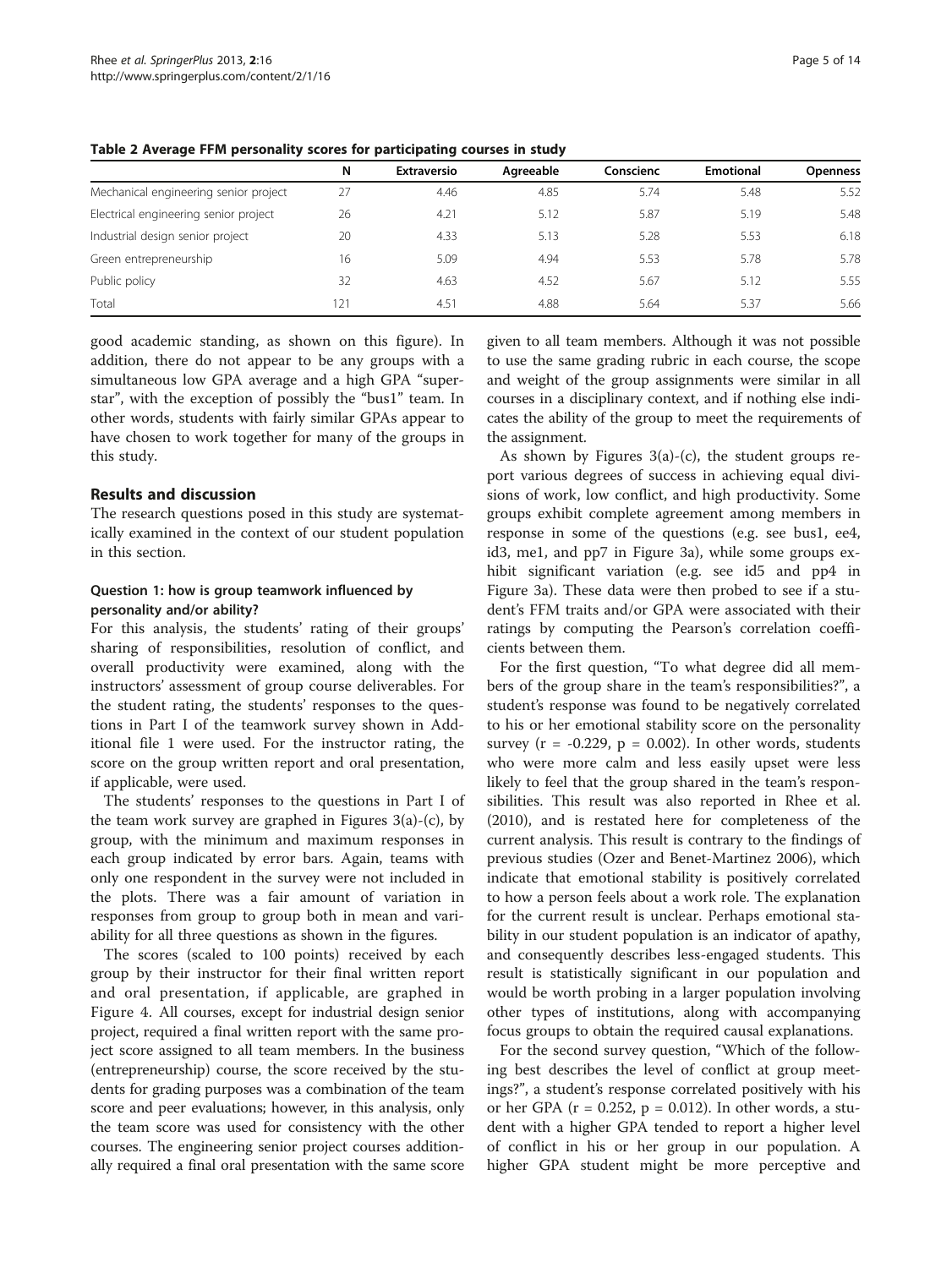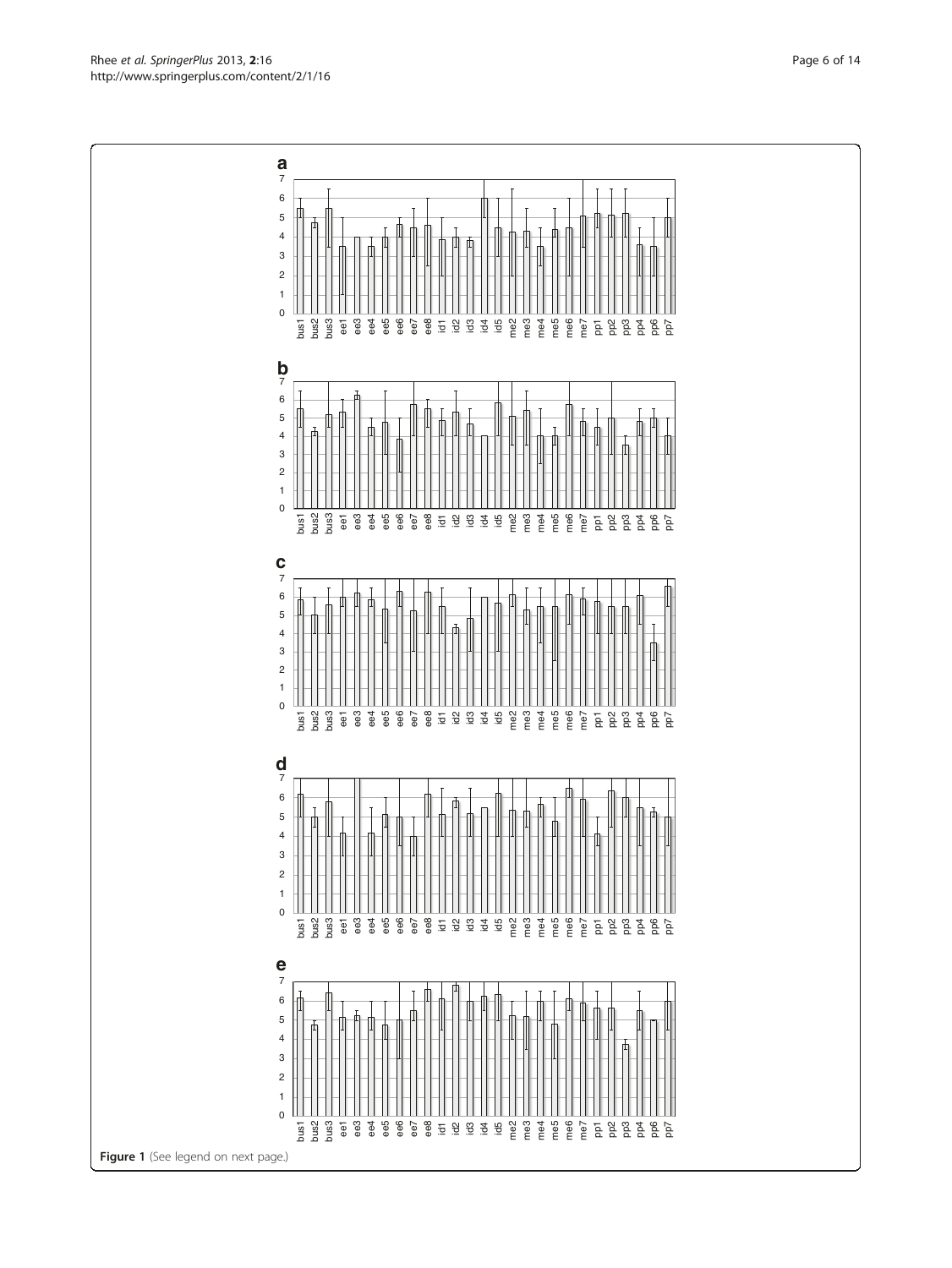#### <span id="page-6-0"></span>(See figure on previous page.)

Figure 1 (a) Average extraversion score for groups in current study, with error bars indicating maximum and minimum scores in the group. (b) Average agreeableness score for groups in current study, with error bars indicating maximum and minimum scores in the group. (c) Average conscientiousness score for groups in current study, with error bars indicating maximum and minimum scores in the group. (d) Average emotional stability score for groups in current study, with error bars indicating maximum and minimum scores in the group. (e) Average openness score for groups in current study, with error bars indicating maximum and minimum scores in the group.

observant of group conflict than a lower GPA student, but again, this result bears further study.

There were no statistically significant correlations with FFM personality traits or GPA with the third survey question, "How productive was the group overall?" This result suggests that one student's ability has little bearing on group performance perception.

The students' responses to the three survey questions in Part I of the teamwork survey were then probed for correlations with team characteristics to determine if the composition of the group was associated with these outcomes. For each group, the mean, maximum, and minimum values for each of the FFM personality traits were computed, as well as the difference between the maximum and minimum values called the delta. The delta value was used to quantify the variability in a particular trait for a given group. All of these group characteristics were then used as independent variables.

The only statistically significant correlation from this exercise was a negative correlation between the second question (Which of the following best describes the level of conflict at group meetings?) and the mean agreeableness of the group  $(r = -0.215, p = 0.03)$ . In other words, groups with a higher average agreeableness score tended to report less conflict. It is intuitive and not surprising that groups comprised of agreeable members generate and experience less conflict. There were no other significant associations with the other team characteristics, or for either of the other two questions in Part I of the teamwork survey.

What is noteworthy of this report is not only which correlations were significant, but also which ones were not. For example, there was no association found between students' rating of group productivity and group

GPA characteristics. Other correlations found in prior literature for self- and peer-rated team outcomes have not been replicated in this particular study.

Lastly, direct measures of team achievement were examined through the project deliverables in the courses studied. In all participating courses except for the industrial design senior project, a written report was required which was assigned a team grade. The same team grade was assigned to all team members. In the engineering senior design courses, an oral presentation was additionally required which assigned a team grade equivalently to all team members. Pearson's correlation coefficients were computed for the scores in both cases, as shown in Figure [4](#page-8-0), with the team composition attributes.

The written reports (and oral presentations, where applicable) were similar in scope in that they all required some research, analysis, and a proposed solution in each discipline. Due to the inherent variability in the topics covered, identical grading rubrics were not used for grading purposes, and reliability and validity measures were not computed. It is accurate to say, however, that the team grades in this study were measures of how well each group met the expectations of the instructor, which allows for some flexibility from discipline to discipline. The lack of validity and reliability between disciplines and instructors is noted as a limitation of this study, and should be considered in the interpretation of the results. For the data examined, extraversion was linked to both written report and oral presentation scores, and GPA was linked to oral presentation scores. The written report score was positively correlated to the mean extraversion score of the group ( $r = 0.533$ ,  $p = 0.007$ ) and the maximum extraversion score in the group ( $r = 0.465$ ,

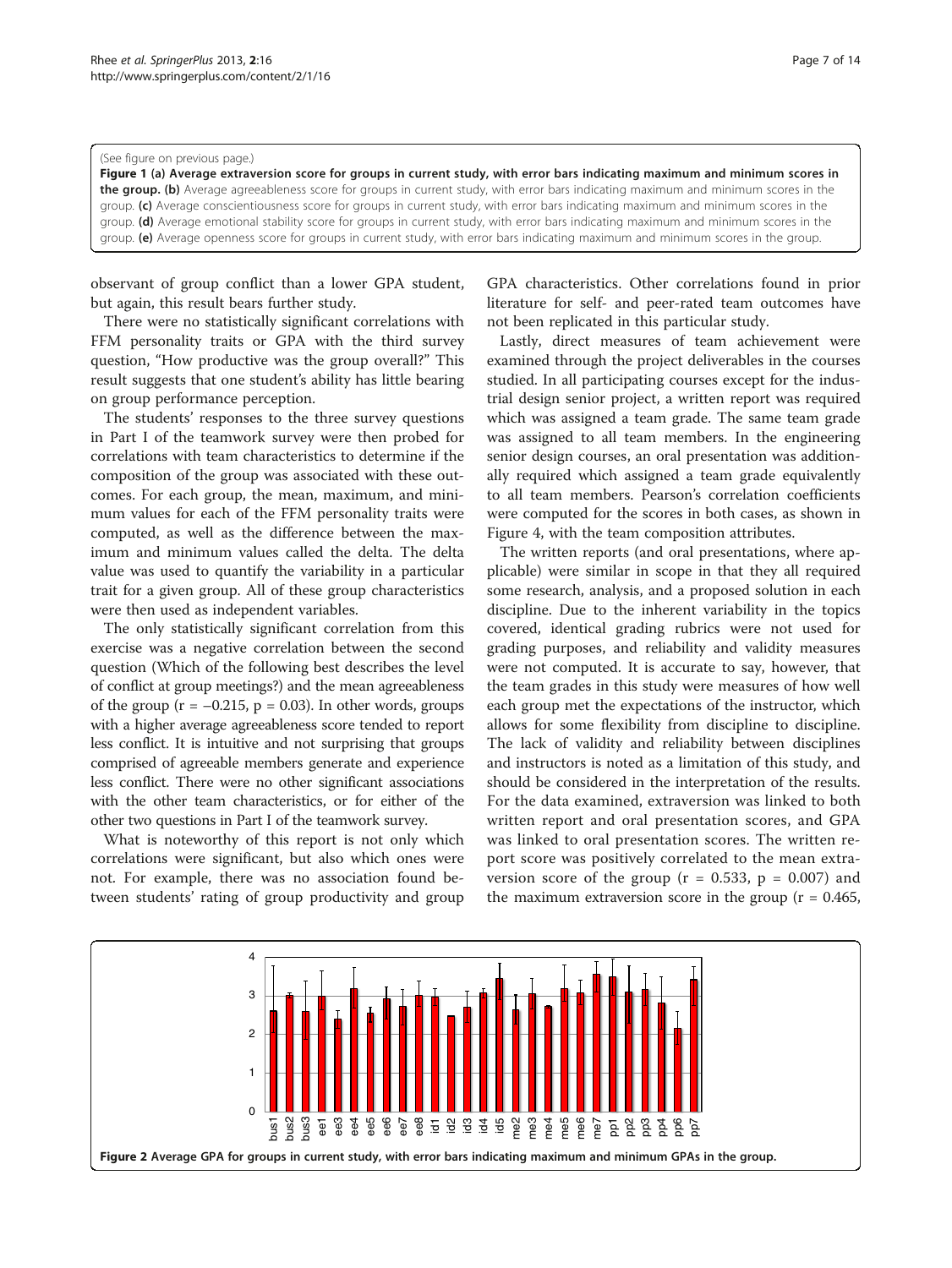$p = 0.022$ ). It was not correlated with the minimum extraversion or delta extraversion scores, nor was it correlated with any other FFM trait or any measures involving GPA. The oral presentation scores that were available were positively correlated to the maximum extraversion score in the group ( $r = 0.512$ ,  $p = 0.043$ ), the mean GPA of the

group ( $r = 0.562$ ,  $p = 0.024$ ), and the maximum GPA score in the group ( $r = .524$ ,  $p = 0.037$ ).

Extraversion and cognitive ability of teams were found to be relevant in supervisor's rating of team performance in a manufacturing environment in the prior literature (Barrick et al. [1998](#page-12-0)). Extraversion is not generally correlated

<span id="page-7-0"></span>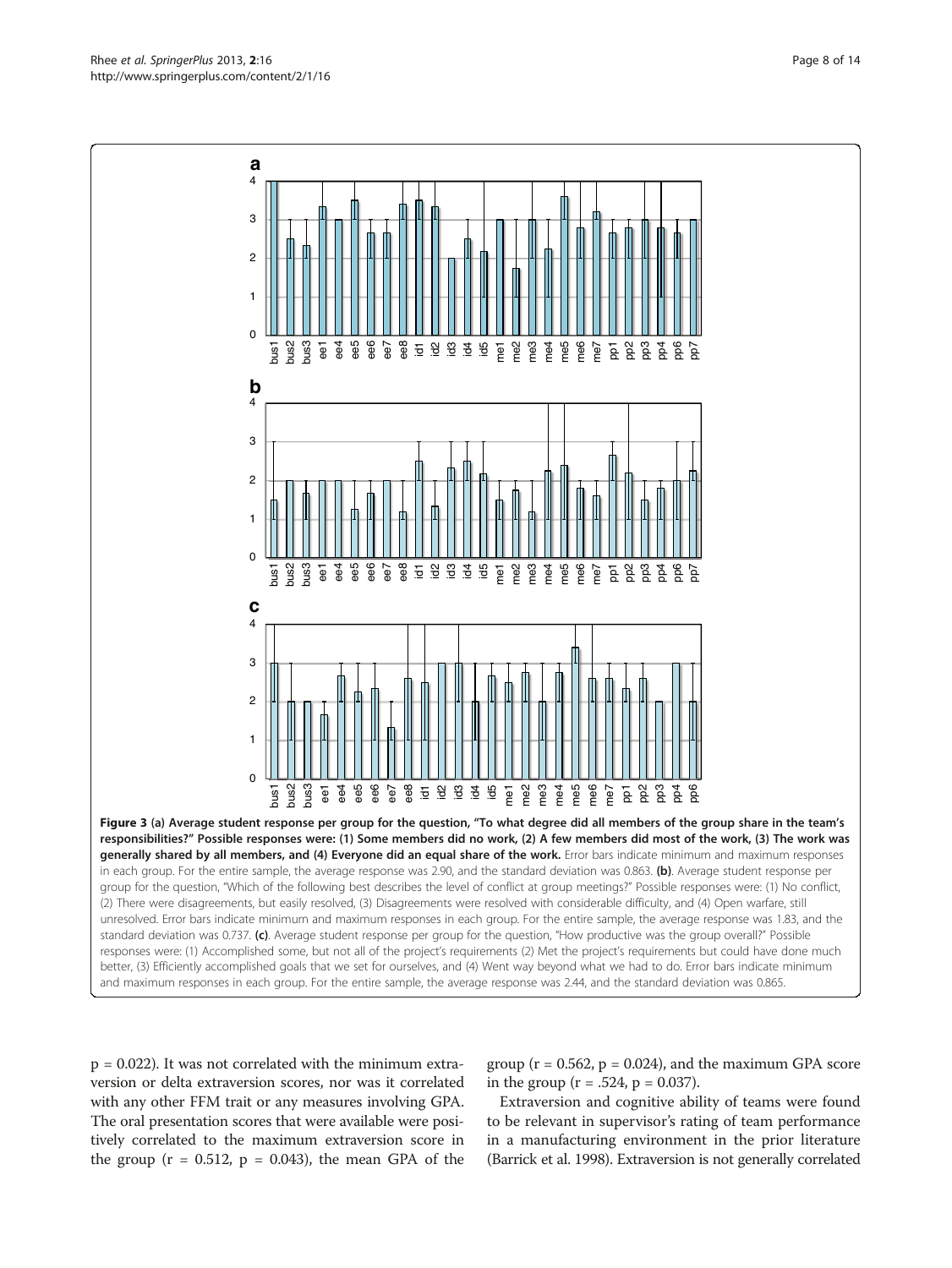<span id="page-8-0"></span>

with individual performance in any field (Ozer and Benet-Martinez [2006\)](#page-13-0), but is hypothesized to influence the social cohesion of a group which consequently affects group performance. In our study, groups with highly extraverted members and those with an exceptionally extraverted member tended to score highly on the written report. The extraverted members of the group appear to be able to compensate for a particularly introverted member if present, as evidenced by the lack of correlation to the minimum extraversion score. Furthermore, group attributes involving conscientiousness, which is a predictor of individual performance in all fields, were not a predictor of group written report performance, nor were attributes involving GPA, which are measures of group ability. In comparison, the oral presentation scores were correlated to maximum extraversion, as well as the mean and maximum GPA of the group. The correlation to maximum extraversion suggests that a highly extraverted group member positively impacts tasks involving oral presentation, and can compensate for more introverted members if they exist. The correlation to mean and maximum GPA suggests that team ability is an important predictor of an oral presentation task, and that high GPA individuals on a team can compensate somewhat for lower ones.

The association between oral presentation score with both mean and maximum GPA of the group suggests that a team's oral presentation task has conjunctive and disjunctive characteristics. The group output is a sum of the individual contributions, and perhaps strong ability members shoulder the bulk of the responsibility. The written report task, on the other hand, did not exhibit correlation to team ability measures.

In summary, individual students' perceptions that their group members shared equally in the responsibilities was negatively correlated to the individual's emotional stability. The conflict reported by students was positively correlated to individual students' GPAs, as well as negatively correlated to the mean agreeableness score of the group members. Written report scores were positively correlated to the mean and maximum extraversion scores in the group. Oral presentation scores were positively correlated to the maximum extraversion, mean GPA, and maximum GPA scores of the group.

## Question 2: how is individual performance on a team influenced by personality and/or ability?

For this analysis, individual performance on a team was quantified through student self-assessment and peerassessment of their teammates. The instructor cannot be present for much of the interactions within a group, and the students are in a better position to rate the individual performance of his or her team members.

The Pearson's correlation coefficient was computed between the students' responses to the questions in Part II of the teamwork survey found in Additional file [1](#page-12-0) and individual-level attributes. The questions on the survey cover performance aspects such as engagement, leadership, and accountability, and students were asked to rate themselves as well as each of their teammates. Selfassessment consisted of a student's rating of himself or herself. Peer-assessment consisted of a student's average scores from the rest of his or her team members.

Resulting statistically significant correlations between self-assessment and individual-level traits (i.e. GPA and FFM personality traits) are indicated in Table [3.](#page-9-0) Statistically insignificant correlations have been omitted for brevity. As shown by this table, there were a number of significant correlations with all of the independent variables except for openness. GPA is positively correlated with a student's self-assessment of engagement, contribution of useful ideas, encouragement to be timely, and clear communication. Extraversion was negatively correlated to failing to do an equal share, and positively correlated to taking a leadership role, encouraging the group to be timely, and delivering promised work. Agreeableness was, unsurprisingly, negatively correlated to efforts to excessively dominate group discussions. Conscientiousness was positively correlated to being engaged, taking a leadership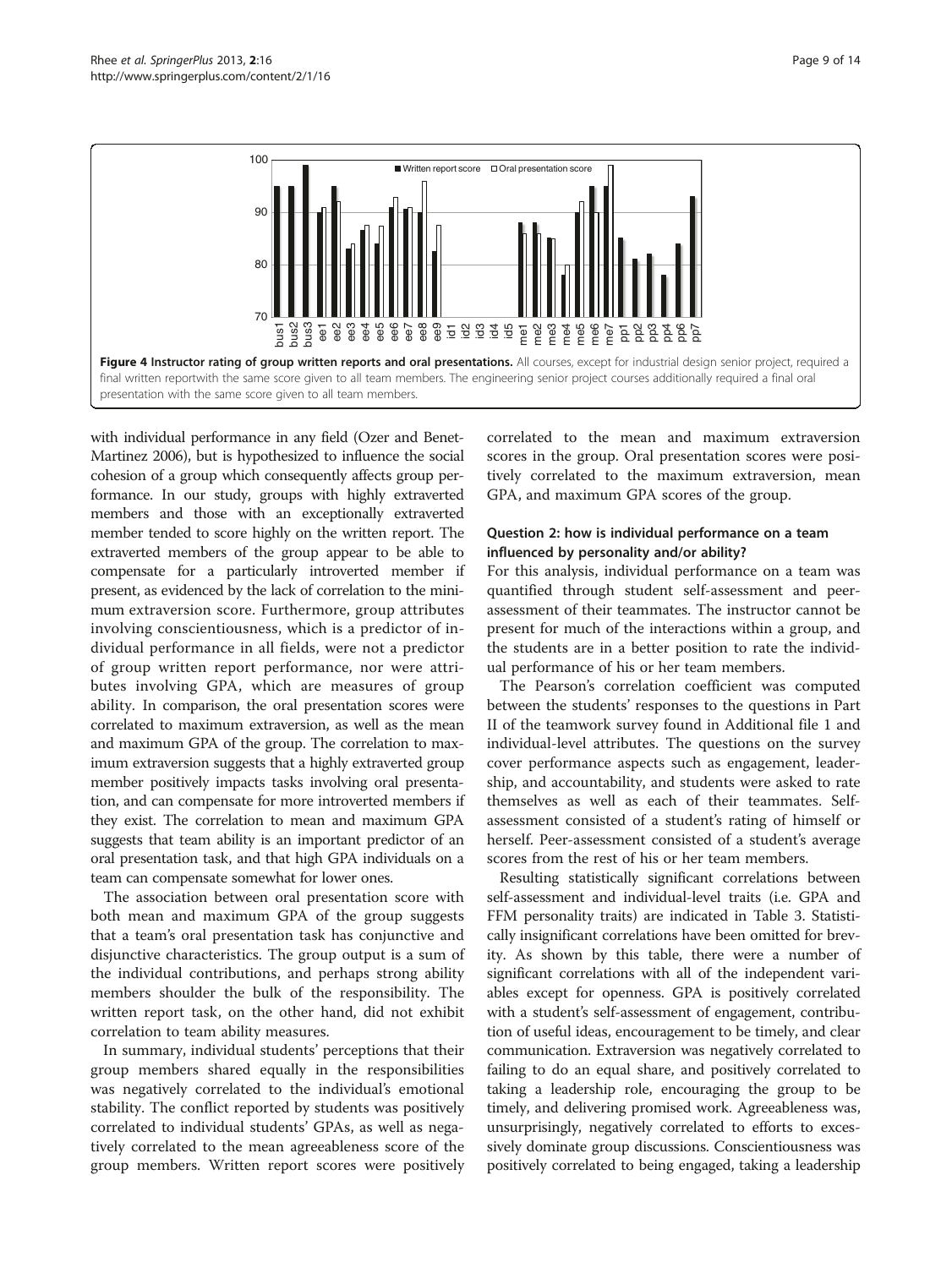<span id="page-9-0"></span>Table 3 Statistically significant correlation coefficients between students' self-assessment of individual performance on a team and individual-level traits (i.e. GPA, extraversion, agreeableness, conscientiousness, emotional stability, and openness)

| <b>Aspects of Individual</b><br>Performance                        | <b>GPA</b>  | Е           | A           | C           | ES          | O |
|--------------------------------------------------------------------|-------------|-------------|-------------|-------------|-------------|---|
| Failed to do an equal                                              |             | $r = -214$  |             |             |             |   |
| share of the work.                                                 |             | $p = 0.032$ |             |             |             |   |
| Kept an open mind, was<br>willing to consider others'<br>ideas.    |             |             |             |             |             |   |
| Was fully engaged in                                               | $r = 222$   |             |             | $r = 217$   |             |   |
| discussions during<br>meetings.                                    | $p = 0.03$  |             |             | $p=.032$    |             |   |
| Took a leadership role in                                          |             | $r = 261$   |             | $r = 279$   |             |   |
| some aspects of the<br>project.                                    |             | $p = 009$   |             | $p = 0.005$ |             |   |
| Often tried to excessively                                         |             |             | $r = -228$  |             |             |   |
| dominate group<br>discussions.                                     |             |             | $p = 0.024$ |             |             |   |
| Contributed useful ideas                                           | $r = 316$   |             |             | $r = 307$   | $r = 219$   |   |
| that helped the group<br>succeed.                                  | $p = 0.002$ |             |             | $p=.002$    | p=.031      |   |
| Encouraged group to                                                | $r = 311$   | $r = 239$   |             | $r = 267$   |             |   |
| complete the project<br>on a timely basis.                         | p=.002      | $p = 018$   |             | $p = 0.008$ |             |   |
| Delivered work when<br>promised/needed.                            |             | $r = 239$   |             | $r = 478$   | $r = 335$   |   |
|                                                                    |             | $p = 018$   |             | $p=0.00$    | $p = 0.001$ |   |
| Had difficulty negotiating<br>issues with members of<br>the group. |             |             |             |             |             |   |
| Communicated ideas                                                 | $r = 239$   |             |             | $r = 285$   |             |   |
| clearly<br>and effectively.                                        | $p = 0.023$ |             |             | $p = 008$   |             |   |

Table 4 Statistically significant correlation coefficients between students' averaged scores of individual performance from peer team members and individuallevel traits (i.e. GPA, extraversion, agreeableness, conscientiousness, emotional stability, and openness)

| <b>Aspects of Individual</b><br>Performance                        | <b>GPA</b>  | Е | Α         | c | ES | o |
|--------------------------------------------------------------------|-------------|---|-----------|---|----|---|
| Failed to do an equal<br>share of the work.                        |             |   |           |   |    |   |
| Kept an open mind,<br>was willing to consider<br>others' ideas.    |             |   |           |   |    |   |
| Was fully engaged in<br>discussions during<br>meetings.            |             |   |           |   |    |   |
| Took a leadership role                                             | $r = 0.307$ |   |           |   |    |   |
| in some aspects of<br>the project.                                 | $p = 0.003$ |   |           |   |    |   |
| Often tried to excessively                                         | $r = 209$   |   |           |   |    |   |
| dominate group discussions.                                        | $p = 0.047$ |   |           |   |    |   |
| Contributed useful ideas                                           | $r = 316$   |   |           |   |    |   |
| that helped the group<br>succeed.                                  | $p = 0.002$ |   |           |   |    |   |
| Encouraged group to                                                | $r = 297$   |   | $r = 202$ |   |    |   |
| complete the project<br>on a timely basis.                         | $p = 0.004$ |   | $p=.05$   |   |    |   |
| Delivered work when                                                | $r = 327$   |   |           |   |    |   |
| promised/needed.                                                   | $p = 0.002$ |   |           |   |    |   |
| Had difficulty negotiating<br>issues with members of<br>the group. |             |   |           |   |    |   |
| Communicated ideas clearly                                         | $r = 206$   |   |           |   |    |   |
| and effectively.                                                   | $p = 0.05$  |   |           |   |    |   |

role, contributing useful ideas, encouraging group to be timely, delivering promised work, and clearly communicating. Emotional stability was positively correlated to contributing useful ideas and delivering promised work.

Resulting statistically significant correlations for peerassessment are shown in Table 4. As shown by this table, the predictors of individual performance on a team based on peer-assessment exhibited quite a different pattern from those based on self-assessment. Most of the significant correlations in this exercise were with GPA, which correlated with peer-assessment of taking a leadership role, excessively dominating discussions, contributing useful ideas, encouraging group to be timely, delivering promised work, and clearly communicating. In addition, agreeableness was positively correlated with encouraging the group to be timely.

It is interesting to note that the attributes that are correlated with a student rating himself or herself favorably on individual performance were not necessarily the same as the attributes that appear to lead one's peers to rate him or her favorably. Self-assessment of various aspects of individual performance on a team was correlated to GPA and all FFM personality traits except for openness, and arguably the most strongly with GPA, extraversion, and conscientiousness. Peer-assessment, on the other hand, was correlated most strongly with GPA.

An obvious question to ask is whether self-assessment correlates to peer-assessment. The correlation coefficient was computed for each question in Part II of the survey between a student's self- and peer-rating for each semester. Significant results are summarized in Table [5](#page-10-0).

As shown by Table [5](#page-10-0), there were moderate correlations between self- and peer-ratings for most of the questions rating individual performance on a team. However, it is noteworthy to point out that keeping an open mind, being fully engaged, contributing useful ideas, and clearly communicating, all showed no significant correlation between self- and peer-rating.

In addition, t-tests were performed using paired samples with the self- and peer-ratings in both semesters, and the following significant differences were found.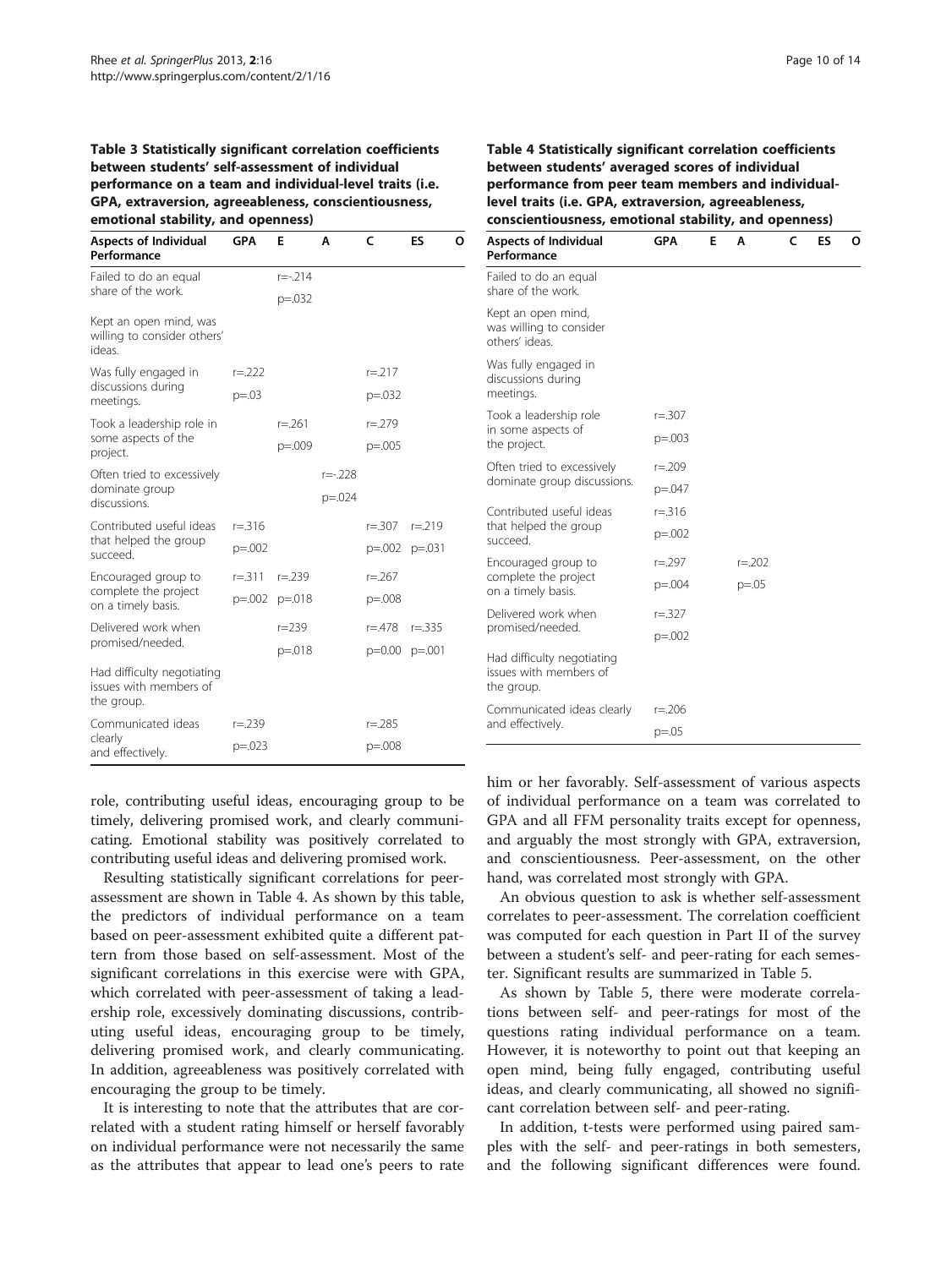<span id="page-10-0"></span>Table 5 Significant correlations between student selfand peer-assessment of teamwork

| <b>Aspects of Individual</b><br>Performance                     | Fall 2010 (N = 94)        |
|-----------------------------------------------------------------|---------------------------|
| Failed to do an equal share of the work.                        | $r=0.255$ , $p = 0.013$   |
| Kept an open mind, was willing to consider<br>others' ideas     |                           |
| Was fully engaged in discussions during<br>meetings.            |                           |
| Took a leadership role in some aspects of<br>the project.       | $r=0.466$ , $p=0.000$     |
| Often tried to excessively dominate group<br>discussions.       | $r = 0.300$ , $p = 0.004$ |
| Contributed useful ideas that helped the<br>group succeed.      |                           |
| Encouraged group to complete the project<br>on a timely basis.  | $r=0.326$ , $p=0.002$     |
| Delivered work when promised/needed.                            | $r=0.306$ , $p=.003$      |
| Had difficulty negotiating issues with<br>members of the group. | $r = 298$ , $p = 0.004$   |
| Communicated ideas clearly and<br>effectively.                  |                           |

Students rated themselves more favorably in taking leadership roles (Self: 3.27, Peer: 3.07,  $p = 0.021$ ) and encouraging the group to be timely (Self: 3.45, Peer: 3.29,  $p = 0.04$ ) compared to their peers' rating of them. Although both questions showed positive correlation between self- and peer-assessment in Table 5, the differences between the two were statistically significant in our population.

In summary, self- and peer-assessments of individual performance on a team were largely, but not entirely, correlated, although self-assessment of individual performance exhibited correlation with a greater number of individual traits. There was a tendency for students to rate themselves more favorably than their peers in some of the individual performance questions posed.

#### Multidisciplinary project – a brief examination

Research on effective teamwork in multidisciplinary teams is increasingly important as universities strive to incorporate it into curricula. In the current study, one student group from each of the five participating courses in this study also collaborated on a multidisciplinary project of mutual interest – in this case, the design and construction of a solar-powered house. Each student group was graded for their disciplinary piece of the overall project by their course instructor, but was required to exchange information and collaborate with the other teams outside of their discipline to do so. There are, of course, other significant outcomes required for successful multidisciplinary projects compared to disciplinary ones, such as the need to identify contributions, information

needs, and constraints of multiple fields, as well as valuing, integrating, and learning from multiple fields (Paretti et al. [2010](#page-13-0)). This is outside the scope of this particular paper, however, and the examination here will be limited to a preliminary examination of teamwork in a multidisciplinary context.

Although the sample size is small (only 5 participating teams), this pilot effort was briefly examined in the context of the current teamwork analysis. The students participating in the multidisciplinary project were asked to rate each of the participating disciplinary teams using the questions in Part II of the survey. Students' ratings of their own team were averaged for each question and denoted the 'self team' rating. A team's ratings from students in the remaining four disciplinary teams were averaged for each question and denoted the 'peer team' rating.

Unlike the disciplinary teams, the self team- and peer team-ratings were not well-correlated in the multidisciplinary project case study. The only significant correlation between self- and peer-ratings was "difficulty negotiating" ( $r=0.929$ ,  $p=0.020$ ,  $N=5$ ). Furthermore, peer teamrating was generally more negative than self team-rating. Significant differences indicated by a t-test included the items "delivered work when promised" (Self: 3.71, Peer:  $3.07$ ,  $p = 0.017$ ) and "communicated ideas clearly and effectively (Self: 3.57, Peer: 3.04, p = 0.049).

This preliminary analysis highlights the increased importance of effective communication in multidisciplinary projects. It is likely that additional skills beyond those needed in disciplinary projects are required. The importance of negotiation skills is shown by the high awareness of teams having trouble negotiating, as indicated by the strong correlation between the self team- and peer team-ratings. In addition, the significant discrepancies between the self team- and peer team-ratings suggest a tendency to value one's own disciplinary contributions over others and/or difficulty communicating disciplinary contributions to others.

#### Limitations of study

There are several important limitations to note about this study. First, the sample was drawn from five specific courses at our large public university, and was maledominated. Although this is typical of the disciplines involved in this study, to what extent this sample is representative of the upperclassmen population in higher education as a whole is not known. Reliability and validity measures were not computed in the written report and oral presentation grades between instructors due to the inherent differences in disciplinary topics covered, and should be considered in the interpretation of the results. Also, some of the courses in the current study were the first semester course in a two-course sequence.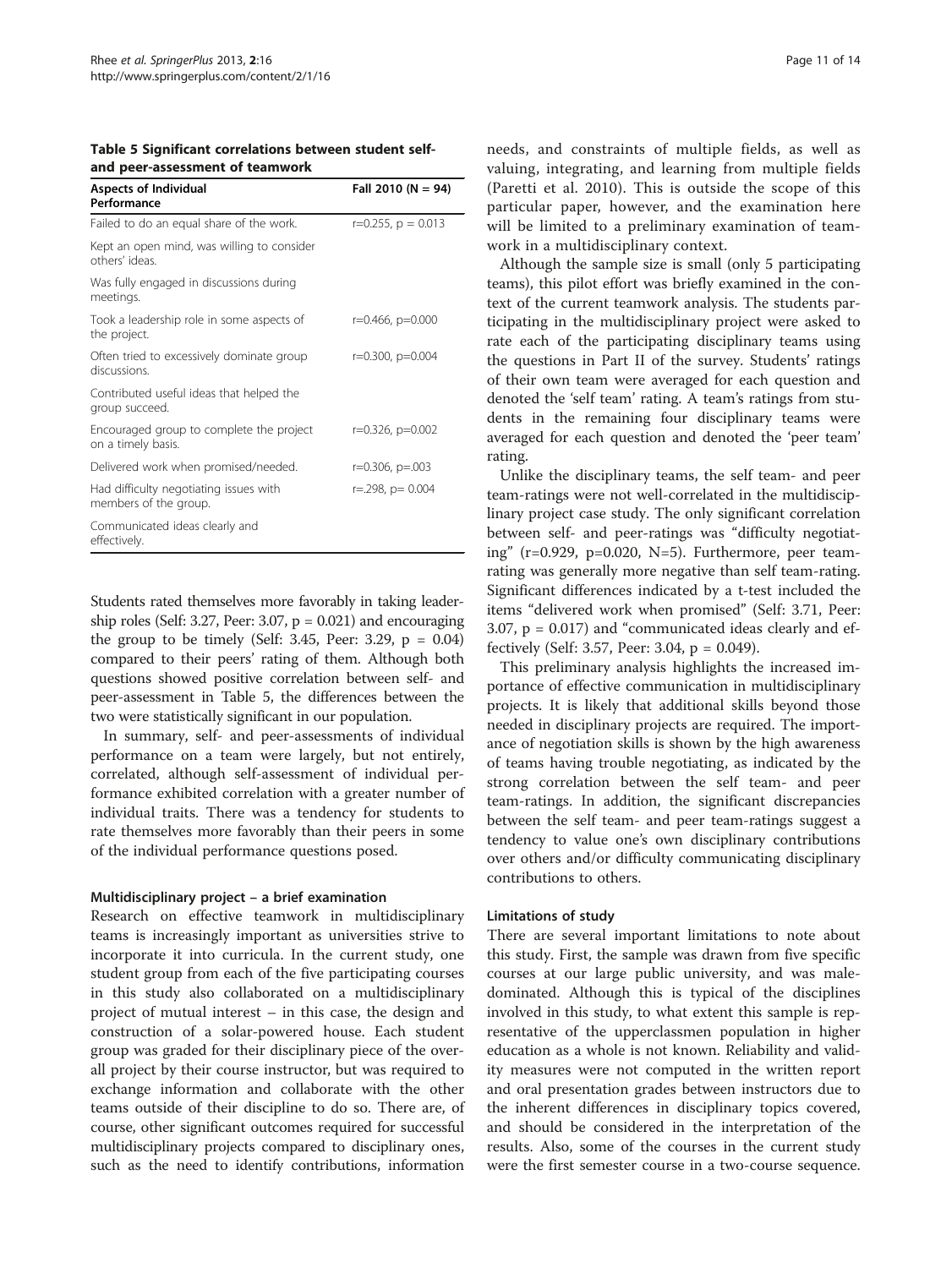The student teams in this study were formed at the start of the semester and were studied for one semester. Student teams in formation for a longer period of time may exhibit different dependencies and dynamics as the members get to know each other than newly formed teams. Finally, the scope of the project assigned to the groups was not varied in this study, and the results may change if the nature of the task assigned is also changed.

## Conclusions

The purpose of this study was to examine the influences of personality and ability on teamwork, team performance, and individual performance on a team, in a multidisciplinary student sample. It measured personality using the fivefactor model personality traits and measured students' ability in terms of GPA. The dependent variables included self-, peer-, and instructor-assessment of team skills, team performance and individual contributions.

Notwithstanding its limitations discussed in the previous section, our study presents several findings, which are summarized below:

•Ability and personality on group performance:

Students' perception that their group members shared equally in the responsibilities was negatively correlated to their emotional stability. This result is contrary to that of prior studies (Ozer and Benet-Martinez [2006](#page-13-0)) and could mean that emotional stability in our student sample indicates apathy, and consequently, lessengaged students. The conflict reported by students was positively correlated to his or her GPA, as well as unsurprisingly negatively correlated to the mean agreeableness score of the group members. Written report scores were positively correlated to the mean and maximum extraversion scores in the group. Oral presentation scores were positively correlated to the maximum extraversion, mean GPA, and maximum GPA scores of the group. The correlation between extraversion and written report/oral presentation scores is consistent with prior research (Barrick et al. [1998\)](#page-12-0). The correlation between ability and oral presentation scores is also consistent with the findings of previous studies (Mohammed and Angell [2003](#page-13-0)). These results merit further investigation in a larger and genderdiverse population.

On the other hand, ability measured by GPA scores was negatively related to students' assessment of teamwork in terms of the degree of conflict within the team. This implies that ability could be related both positively and negatively to team performance depending on the aspect of performance being measured and whose assessment we look at, whether that of team members (students) or external assessors (instructors).

Implications for instructors and teams can be deduced from these results. Understanding the positive roles of extraversion in team composition in addition to ability can help form or guide effective teams. Along the same lines, high emotional stability or ability has been shown to have negative impacts on team perception, and this awareness can be used to address related issues if they arise.

•Ability and personality on individual performance on team: Individual performance was measured by ten questions that focused on aspects such as engagement, leadership, and communication. Self- and peerassessments of individual performance on a team were largely, but not entirely, correlated. Self-assessment of individual performance exhibited correlation with GPA and all of the FFM personality traits except openness. Peer-assessment largely correlated with GPA. There was a tendency for students to rate themselves more favorably than their peers on (a) taking a leadership role and (b) encouraging the group to be timely. Implications for instructors and teams, again, include promotion of increased awareness of trends found and application of the results. Furthermore, the role of GPA and the FFM personality traits on self- and peerassessment, in addition to the tendency of students to rate themselves more favorably than their peers can be used in the interpretation of group conflict descriptions, and ultimately the course of action if teaching moments or intervention is required.

Furthermore, a pilot multidisciplinary project team consisting of five disciplinary teams of approximately five members each was briefly examined in the context of this study. There was agreement as to which disciplinary teams were having difficulty negotiating. In addition, the disciplinary teams tended to rate themselves much more favorably than the peers outside of their discipline in (a) delivering work when promised and (b) clearly communicating. These results suggest the need for better negotiation and communication skills to manage diversity across disciplinary teams to promote a better understanding of different disciplinary backgrounds, cultures, and contributions.

The findings in this study illuminate associations between personality, ability, and teamwork for a type of task that is commonly assigned as a group project at many universities. The range of correlations found in this study and their comparison to the prior literature indicates the dependence of the results on the population and/or the environmental-level factors that vary from study to study. This dependence is not well-understood, and merits further research. This study outlines the results found in our multidisciplinary undergraduate population and has possible extension to other similar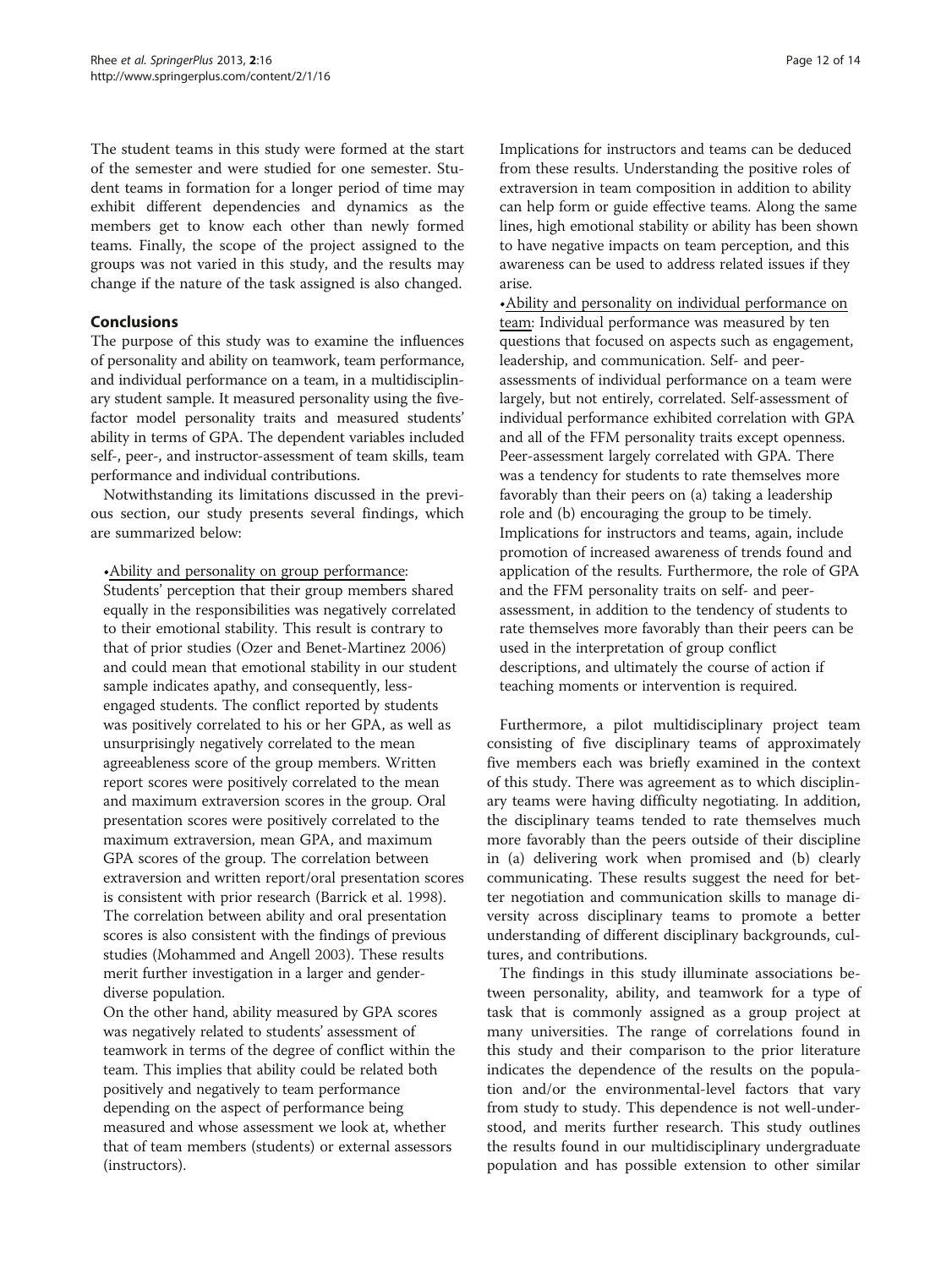<span id="page-12-0"></span>populations. It is the hope that by better understanding important influences on successful teamwork, teamwork instruction and intervention will continue to become more effective.

#### Recommendations for future work

This work answered some questions, and raised many others. Suggestions for instructors seeking to apply the results of this and related papers, or for education researchers continuing this line of inquiry include the following:

•Instructional materials promoting awareness of personality influences on teamwork could be developed for project-based team instruction. The awareness itself may help students predict, explain, and help resolve difficulties that often arise in teams. For example, extraverted individuals on a team appear to be correlated with various measures of team performance. Teams without extraverted members who are aware of the correlation could try to compensate in other ways such as development of other social skills. •Effective intervention strategies for instructors supervising group projects could be developed. Instructors (or managers) seeking to form highperforming teams, or those seeking to teach students how to maximize productivity in any given team would benefit from such strategies.

•Further research is required to map correlations that exist for external-level factors (e,g. type of institution, type of task assigned, reward structure, etc.).

•Standardized rubrics for quantifying achievement on written reports and oral presentations could be developed and used to ensure validity. A calibration routine among instructors using the rubric could also be developed to ensure reliability.

•Lastly, the influence of personality and ability in project teams that span more than one semester was not studied in this work, and would be of interest in longer term projects.

## Additional file

[Additional file 1:](http://www.biomedcentral.com/content/supplementary/2193-1801-2-16-S1.doc) Online survey questions on teamwork.

#### Competing interests

The authors declare that they have no competing interests.

#### Authors' contributions

JR conceived of the study, coordinated the project activities including the mechanical engineering course and topics, oversaw project assessment, and drafted the manuscript. DP researched teamwork surveys from an engineering education perspective, developed and supervised electrical engineering content, and contributed to the manuscript. AB researched teamwork and personality influences from an organization and management perspective, developed and supervised the green entrepreneurship content,

and contributed to the manuscript. All authors read and approved the final manuscript.

#### Authors' information

Jinny Rhee is an Associate Professor in the Department of Mechanical and Aerospace Engineering at San Jose´ State University, where she has been since 2002. Her interests include renewable energy technologies, thermal management of electronics, and multidisciplinary and interdisciplinary education for engineers. Dr. Rhee completed a B.S. (1989), M.S. (1990), and Ph.D. (1995) at Stanford University, all in mechanical engineering. Dr. Rhee is an active member of ASME, IEEE—CPMT (Components, Packaging, and Manufacturing Technologies), and SWE (Society of Women Engineers). David Parent is an Professor in the Department of Electrical Engineering at San Jose´ State University where he has been since 1999. His passion is bringing practical engineering experiences to the classroom and using his research in the multidisciplinary areas of solar cell fabrication, artificial neurons, and neural interfacing as case studies for undergraduate and masters degree students. He earned his BSEE (1992), MSEE (1996) and Ph.D (1999) from the university of Connecticut. He is an active member of IEEE. Anuradha Basu is a professor in the Department of Organization and Management in the College of Business, and Director of the Silicon Valley Center for Entrepreneurship, at San Jose State University. Her research interests include the impact of entrepreneurship education and immigrant entrepreneurship. She obtained a BA (Honors) degree in Economics from the University of Delhi, India, an MBA from the Indian Institute of Management, Calcutta, and MPhil and PhD degrees in Economics from the University of Cambridge, UK.

#### Acknowledgements

We gratefully acknowledge funding for this work by the National Science Foundation, EEC- 0935194. The remaining two co-principle investigators on this grant who were not co-authors authors on this paper are Dr. Leslie Speer, and Dr. Larry Gerston. Drs. Speer and Gerston spearheaded and lead the industrial design and political sciences contributions to the project, respectively. Lastly, we are indebted to Dr. Melinda Jackson, who is the director of the Survey and Policy Research Institute at San Jose State University, for implementing, administering, and coordinating all assessment instruments for this work.

#### Author details

<sup>1</sup>San Jose State University, One Washington Square, San Jose, CA 95192-0087, USA. <sup>2</sup>San Jose State University, One Washington Square, San Jose, CA 95192-0084, USA. <sup>3</sup>San Jose State University, One Washington Square, San Jose, CA 95192-0070, USA.

#### Received: 29 October 2012 Accepted: 15 January 2013 Published: 19 January 2013

#### References

- Barrick MR, Stewart GL, Neubert MJ, Mount MK (1998) Relating member ability and personality to work-team processes and team effectiveness. J Appl Psychol 83(3):377–391. doi[:10.1037/0021-9010.83.3.377](http://dx.doi.org/10.1037/0021-9010.83.3.377)
- Cunningham PB (2000) Improved communication and teamwork through use of Myers-Briggs type indicator. In: Proceedings of 1st Austin Workshop on Engineering Management in Technology-Based Organizations., Austin, TX, pp 31–36. doi[:10.1109/EMBTO.2000.897349](http://dx.doi.org/10.1109/EMBTO.2000.897349)
- Day EA, Arthur W Jr, Miyashiro B, Edwards BD, Tubrè TC, Tubrè AH (2004) Criterion-related validity of statistical operationalizations of group general cognitive ability as a function of task type: comparing the mean, maximum, and minimum. J Appl Soc Psychol 34(7):1521–1549. doi[:10.1111/j.1559-](http://dx.doi.org/10.1111/j.1559-1816.2004.tb02017.x) [1816.2004.tb02017.x](http://dx.doi.org/10.1111/j.1559-1816.2004.tb02017.x)
- Denison DR, Kahn JA (1996) From chimneys to cross-functional teams: developing and validating a diagnostic model. Acad Manage J 39:1005–1023
- Felps W, Mitchell TR, Byington E (2006) How, when, and why bad apples spoil the barrel: negative group members and dysfunctional groups. Res Organ Behav 27:175–222
- Gosling SD, Rentfrow PJ, Swann WB (2003) A very brief measure of the Big-five personality domains. J Res Personal 37:504–528
- Haragon A (2003) How breakthroughs happen: the surprising truth about how companies innovate. Harvard Business School Press, Boston